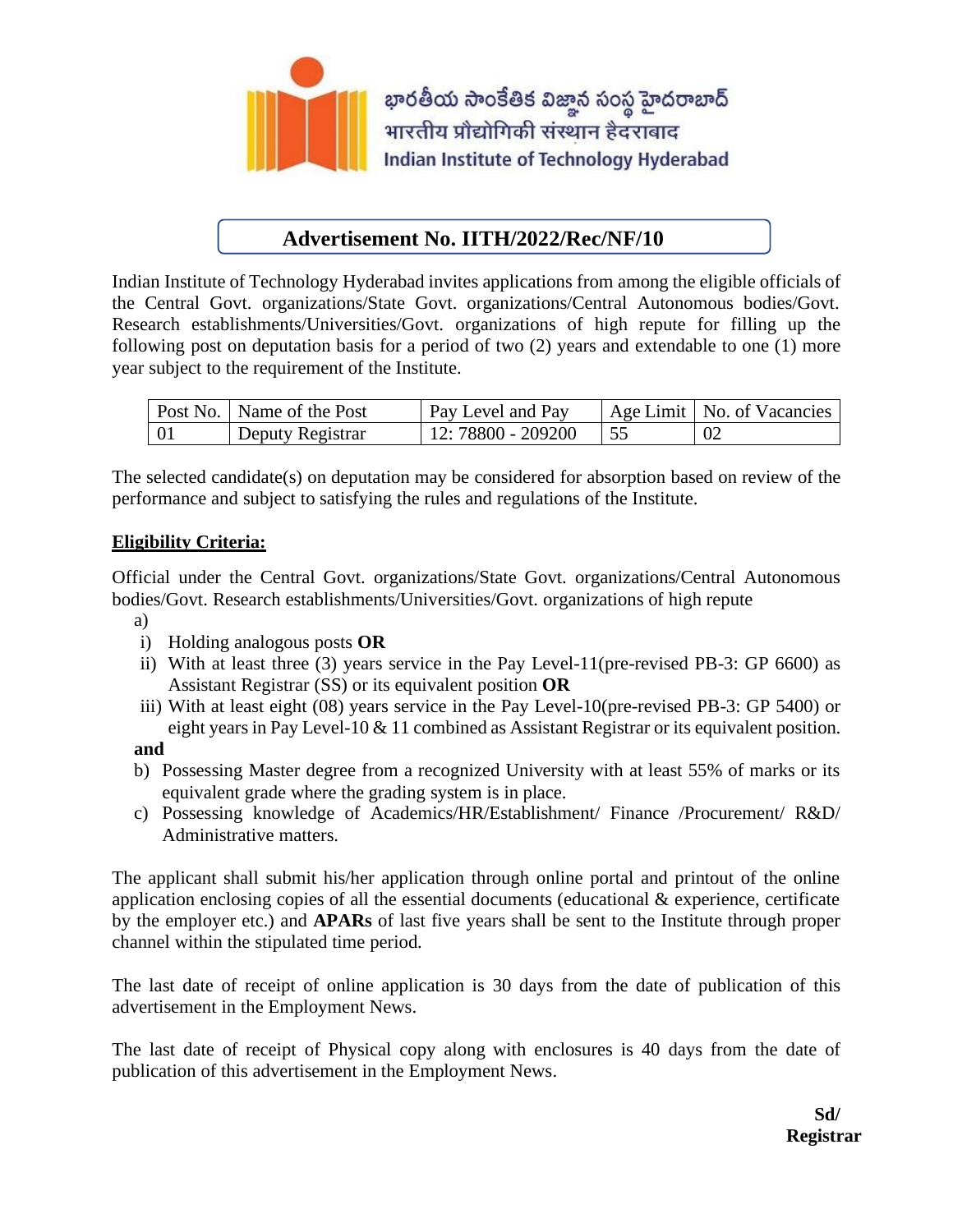# **01. General Instructions:**

| $\vert$          | Applicant must be citizen of India.                                                                                                                                                                                                                                                                                                                                                                                                                                                               |  |  |  |  |  |
|------------------|---------------------------------------------------------------------------------------------------------------------------------------------------------------------------------------------------------------------------------------------------------------------------------------------------------------------------------------------------------------------------------------------------------------------------------------------------------------------------------------------------|--|--|--|--|--|
| $\overline{2}$   | Applicants are required to submit ONLINE application. Online mode of applications can be                                                                                                                                                                                                                                                                                                                                                                                                          |  |  |  |  |  |
|                  | accessed through the link: https://iith.ac.in/careers/                                                                                                                                                                                                                                                                                                                                                                                                                                            |  |  |  |  |  |
|                  | The last date of receipt of online application is 30 days from the date of publication of this                                                                                                                                                                                                                                                                                                                                                                                                    |  |  |  |  |  |
|                  | advertisement in the Employment News.                                                                                                                                                                                                                                                                                                                                                                                                                                                             |  |  |  |  |  |
| $\beta$          | Please read 'General Instructions' to the candidates on the online application portal carefully.                                                                                                                                                                                                                                                                                                                                                                                                  |  |  |  |  |  |
| 4                | Before submitting the online application, the candidate must ensure that he / she fulfills all the<br>eligibility criteria for the post for which she / he is applying as detailed. Candidates will be<br>short-listed for Interview based on the information provided by them in their online<br>applications. If at any subsequent stage, the information provided/claim made by the applicant<br>is found to be false, his / her candidature will be cancelled at any stage of the recruitment |  |  |  |  |  |
|                  | process and if appointed, services will be terminated without any notice or compensation.                                                                                                                                                                                                                                                                                                                                                                                                         |  |  |  |  |  |
|                  | Please note that the candidate applying for the post on deputation basis should hold a                                                                                                                                                                                                                                                                                                                                                                                                            |  |  |  |  |  |
|                  | <u>post on permanent basis.</u>                                                                                                                                                                                                                                                                                                                                                                                                                                                                   |  |  |  |  |  |
| $\overline{5}$   | The cut-off date for reckoning Upper Age limit, qualification and Post Qualification                                                                                                                                                                                                                                                                                                                                                                                                              |  |  |  |  |  |
|                  | Experience is the last date of submission of online application.                                                                                                                                                                                                                                                                                                                                                                                                                                  |  |  |  |  |  |
| 6                | Exact percentage should be mentioned in percentage of marks column. e.g. 54.9% should NOT                                                                                                                                                                                                                                                                                                                                                                                                         |  |  |  |  |  |
|                  | be rounded off to 55%.                                                                                                                                                                                                                                                                                                                                                                                                                                                                            |  |  |  |  |  |
| 7                | Applicants should upload 'Certificate by the Employer', given as Annexure-I, at the time of<br>submitting his/her online application from their employer without which the Candidate shall<br>not be considered for shortlisting.                                                                                                                                                                                                                                                                 |  |  |  |  |  |
| $\boldsymbol{8}$ | Calling a candidate for interview merely indicates that it is felt that he/she with others may be                                                                                                                                                                                                                                                                                                                                                                                                 |  |  |  |  |  |
|                  | suitable for the post and conveys no assurance whatsoever that he/she shall be recommended                                                                                                                                                                                                                                                                                                                                                                                                        |  |  |  |  |  |
|                  | or selected or his/her conditions specified in the application shall be accepted.                                                                                                                                                                                                                                                                                                                                                                                                                 |  |  |  |  |  |
| $\boldsymbol{9}$ | The Institute reserves the right to restrict the number of candidates for interview to a reasonable                                                                                                                                                                                                                                                                                                                                                                                               |  |  |  |  |  |
|                  | limit on the basis of qualifications, level and relevance of experience higher than the minimum                                                                                                                                                                                                                                                                                                                                                                                                   |  |  |  |  |  |
|                  | prescribed in the advertisement and other academic achievements. The Institute also reserves                                                                                                                                                                                                                                                                                                                                                                                                      |  |  |  |  |  |
|                  | the right of rejecting any or all the applications without assigning any reasons therefore.                                                                                                                                                                                                                                                                                                                                                                                                       |  |  |  |  |  |
| 10               | Applications shall be summarily rejected if it is incomplete and all the relevant certificates                                                                                                                                                                                                                                                                                                                                                                                                    |  |  |  |  |  |
|                  | (Experience certificates / Educational certificates/Proof of DOB/Certificate by the Employer                                                                                                                                                                                                                                                                                                                                                                                                      |  |  |  |  |  |
|                  | etc.) are not uploaded as per the instructions. The certificates of work experience should be in                                                                                                                                                                                                                                                                                                                                                                                                  |  |  |  |  |  |
|                  | proper format i.e. it should clearly state his/her designation, period of service in the particular                                                                                                                                                                                                                                                                                                                                                                                               |  |  |  |  |  |
|                  | organization, nature of work assignment(s) and the pay. The experience letter should be on the                                                                                                                                                                                                                                                                                                                                                                                                    |  |  |  |  |  |
|                  | organization's letterhead, bear the Date of issue, Name and Designation of the issuing authority                                                                                                                                                                                                                                                                                                                                                                                                  |  |  |  |  |  |
|                  | along with their Signature and Stamp. Pay slips/Office orders/Appointment orders or any other                                                                                                                                                                                                                                                                                                                                                                                                     |  |  |  |  |  |
|                  | documents shall not be considered as proof of experience.                                                                                                                                                                                                                                                                                                                                                                                                                                         |  |  |  |  |  |
| 11               | The Institute has a right to decide the mode of screening and testing the applicant for                                                                                                                                                                                                                                                                                                                                                                                                           |  |  |  |  |  |
|                  | shortlisting and selection. In case of any inadvertent mistake in the process of selection, which                                                                                                                                                                                                                                                                                                                                                                                                 |  |  |  |  |  |
|                  | may be detected at any stage even after the issue of Appointment letter, the Institute reserves                                                                                                                                                                                                                                                                                                                                                                                                   |  |  |  |  |  |
|                  | the right to modify/ withdraw/ cancel any communication made to the candidates.                                                                                                                                                                                                                                                                                                                                                                                                                   |  |  |  |  |  |
| 12               | Candidates are advised to fill their correct and active e-mail addresses and mobile number in                                                                                                                                                                                                                                                                                                                                                                                                     |  |  |  |  |  |
| 13               | the online application, as correspondence shall be made by the Institute through e-mail only.                                                                                                                                                                                                                                                                                                                                                                                                     |  |  |  |  |  |
|                  | In case of any dispute/ambiguity that may occur in the process of selection, the decision of the<br>Institute shall be final. Interim correspondence will not be entertained and replied to.                                                                                                                                                                                                                                                                                                      |  |  |  |  |  |
| 14               | shall produce<br>self-attested<br>of<br>candidates<br>copies<br>all<br>the<br>All<br>the<br>certificates                                                                                                                                                                                                                                                                                                                                                                                          |  |  |  |  |  |
|                  | (educational/caste/experience) along with originals for verification at the time of interview.                                                                                                                                                                                                                                                                                                                                                                                                    |  |  |  |  |  |
| 15               | The Institute reserves the right not to fill up any or all advertised posts; cancel the advertisement                                                                                                                                                                                                                                                                                                                                                                                             |  |  |  |  |  |
|                  | in whole or in part without assigning any reason. The decision of the Institute in this regard                                                                                                                                                                                                                                                                                                                                                                                                    |  |  |  |  |  |
|                  | shall be final. The Institute strives to have a workforce, which reflects gender balance, and                                                                                                                                                                                                                                                                                                                                                                                                     |  |  |  |  |  |
|                  | women candidates are encouraged to apply.                                                                                                                                                                                                                                                                                                                                                                                                                                                         |  |  |  |  |  |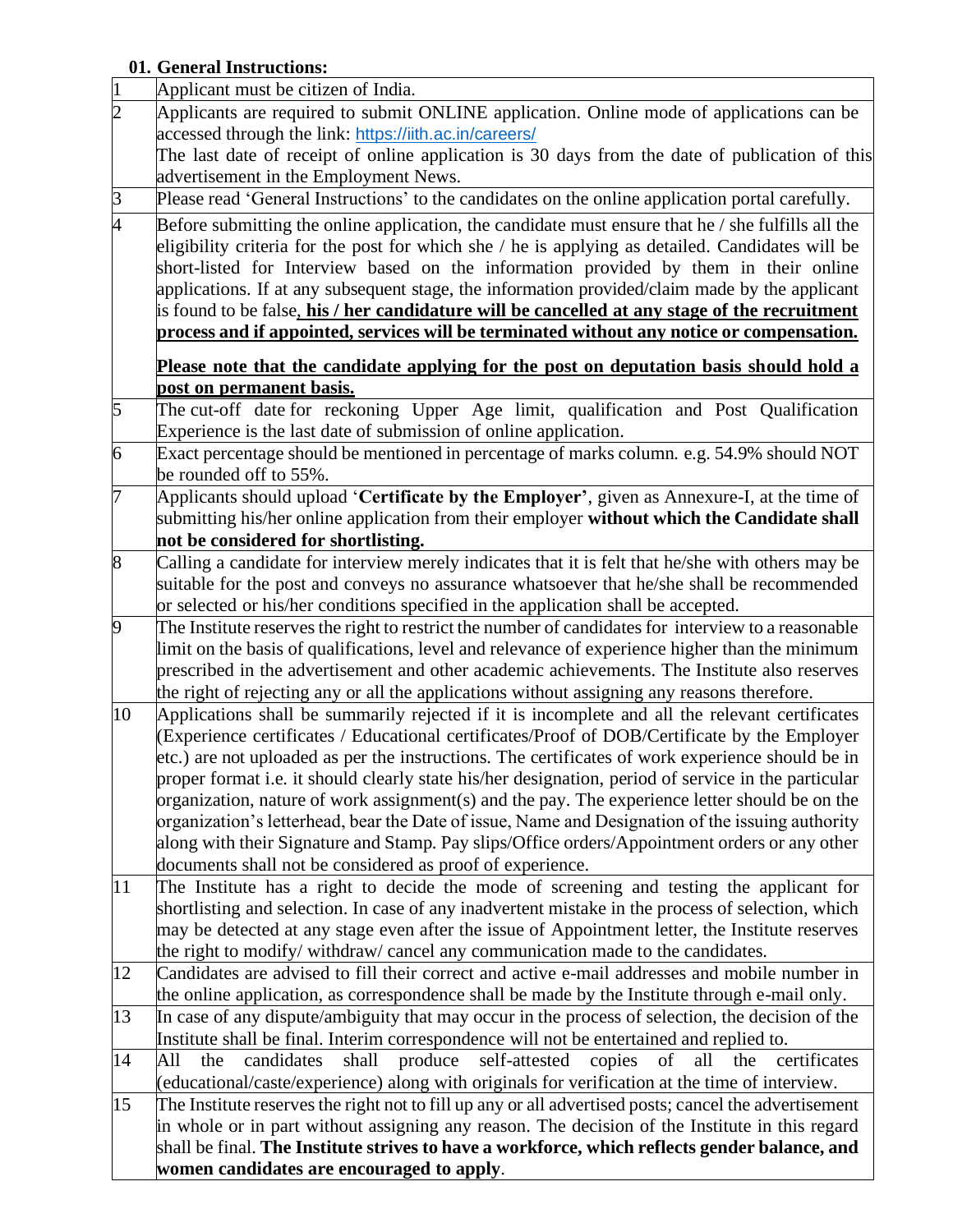| 16                                                                                       | Educational qualifications prescribed in this advertisement must have been obtained from a      |  |  |  |  |
|------------------------------------------------------------------------------------------|-------------------------------------------------------------------------------------------------|--|--|--|--|
|                                                                                          | recognized Board/Council/University/Institute.                                                  |  |  |  |  |
| 17                                                                                       | Any legal dispute arising out of the advertisement may be challenged in the high court of       |  |  |  |  |
|                                                                                          | Telangana.                                                                                      |  |  |  |  |
| 18                                                                                       | All information/corrigendum related to this advertisement/updates on recruitment shall be       |  |  |  |  |
|                                                                                          | posted only on Institute's website. The candidates are advised to check the Institute's website |  |  |  |  |
|                                                                                          | on regular basis.                                                                               |  |  |  |  |
| 19<br>The printout of online application enclosing copies of all the essential documents |                                                                                                 |  |  |  |  |
|                                                                                          | (educational & experience etc.), Certificate by the Employer, and APARs of last five years      |  |  |  |  |
|                                                                                          | shall be sent through the proper channel and should reach the below address within 40 days from |  |  |  |  |
|                                                                                          | the date of publication of this advertisement in the Employment News. The envelope should be    |  |  |  |  |
|                                                                                          | superscribed with the "Post applied for Deputy Registrar on deputation basis"                   |  |  |  |  |
|                                                                                          | <b>The Registrar</b>                                                                            |  |  |  |  |
|                                                                                          | <b>Indian Institute of Technology Hyderabad</b>                                                 |  |  |  |  |
|                                                                                          | Room No. 222A, Academic Block-A                                                                 |  |  |  |  |
|                                                                                          | Kandi, Sangareddy, Telangana                                                                    |  |  |  |  |
|                                                                                          | Pin: 502284                                                                                     |  |  |  |  |

**Sd/ Registrar**